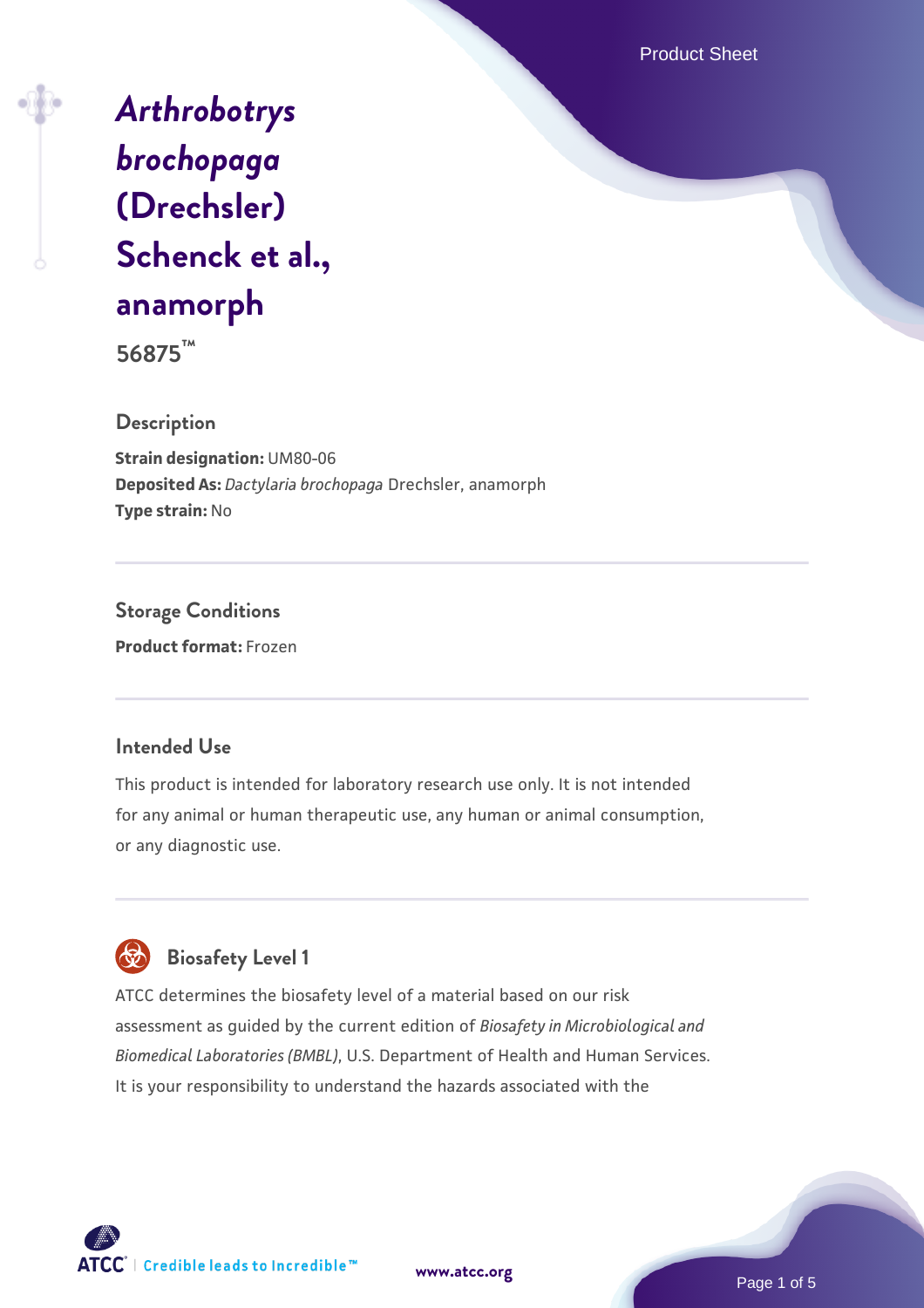#### **56875**

material per your organization's policies and procedures as well as any other applicable regulations as enforced by your local or national agencies.

ATCC highly recommends that appropriate personal protective equipment is always used when handling vials. For cultures that require storage in liquid nitrogen, it is important to note that some vials may leak when submersed in liquid nitrogen and will slowly fill with liquid nitrogen. Upon thawing, the conversion of the liquid nitrogen back to its gas phase may result in the vial exploding or blowing off its cap with dangerous force creating flying debris. Unless necessary, ATCC recommends that these cultures be stored in the vapor phase of liquid nitrogen rather than submersed in liquid nitrogen.

#### **Certificate of Analysis**

For batch-specific test results, refer to the applicable certificate of analysis that can be found at www.atcc.org.

#### **Growth Conditions**

**Medium:**  [ATCC Medium 307: Cornmeal agar](https://www.atcc.org/-/media/product-assets/documents/microbial-media-formulations/3/0/7/atcc-medium-307.pdf?rev=5cd8aaa5fcde44f5873396cc2a06f590) [ATCC Medium 307: Cornmeal agar](https://www.atcc.org/-/media/product-assets/documents/microbial-media-formulations/3/0/7/atcc-medium-307.pdf?rev=5cd8aaa5fcde44f5873396cc2a06f590) [ATCC Medium 335: Potato carrot agar](https://www.atcc.org/-/media/product-assets/documents/microbial-media-formulations/3/3/5/atcc-medium-335.pdf?rev=a7055ab8b3c54646a9d0bdf7b34c1606) **Temperature:** 25°C

#### **Material Citation**

If use of this material results in a scientific publication, please cite the



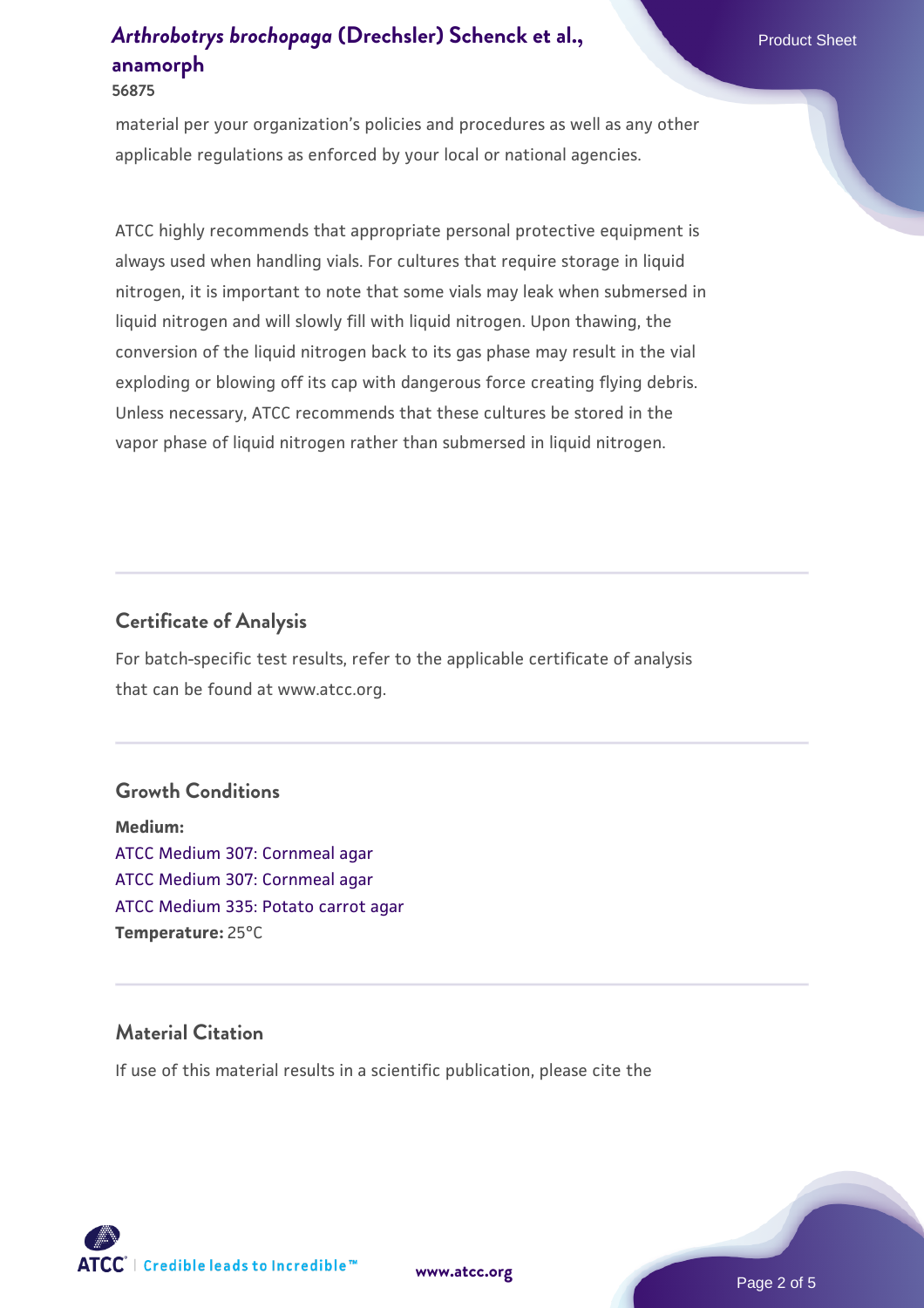#### **56875**

material in the following manner: *Arthrobotrys brochopaga* (Drechsler) Schenck et al., anamorph (ATCC 56875)

#### **References**

References and other information relating to this material are available at www.atcc.org.

#### **Warranty**

The product is provided 'AS IS' and the viability of  $ATCC<sup>®</sup>$  products is warranted for 30 days from the date of shipment, provided that the customer has stored and handled the product according to the information included on the product information sheet, website, and Certificate of Analysis. For living cultures, ATCC lists the media formulation and reagents that have been found to be effective for the product. While other unspecified media and reagents may also produce satisfactory results, a change in the ATCC and/or depositor-recommended protocols may affect the recovery, growth, and/or function of the product. If an alternative medium formulation or reagent is used, the ATCC warranty for viability is no longer valid. Except as expressly set forth herein, no other warranties of any kind are provided, express or implied, including, but not limited to, any implied warranties of merchantability, fitness for a particular purpose, manufacture according to cGMP standards, typicality, safety, accuracy, and/or noninfringement.

#### **Disclaimers**

This product is intended for laboratory research use only. It is not intended for any animal or human therapeutic use, any human or animal consumption,



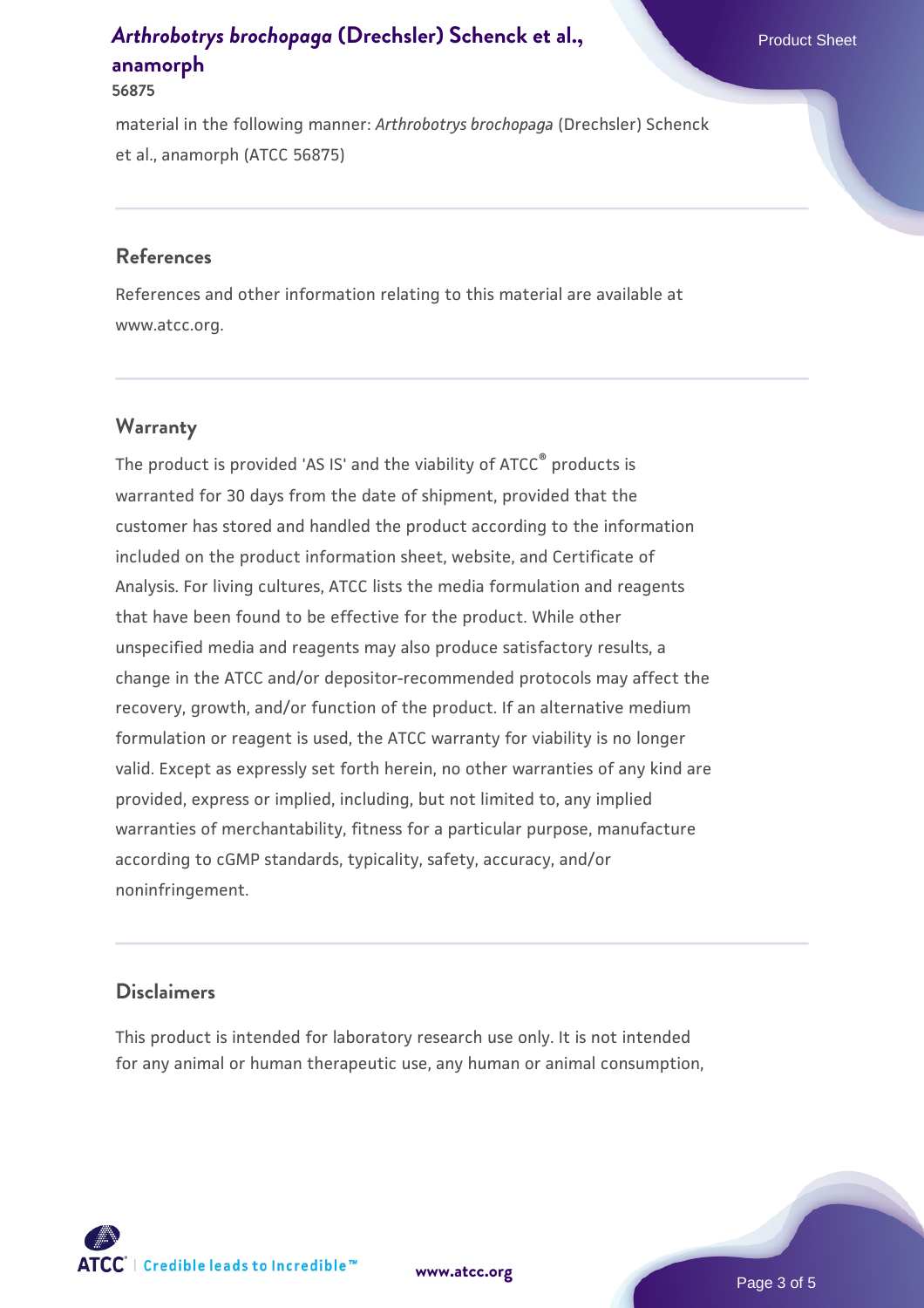**56875**

or any diagnostic use. Any proposed commercial use is prohibited without a license from ATCC.

While ATCC uses reasonable efforts to include accurate and up-to-date information on this product sheet, ATCC makes no warranties or representations as to its accuracy. Citations from scientific literature and patents are provided for informational purposes only. ATCC does not warrant that such information has been confirmed to be accurate or complete and the customer bears the sole responsibility of confirming the accuracy and completeness of any such information.

This product is sent on the condition that the customer is responsible for and assumes all risk and responsibility in connection with the receipt, handling, storage, disposal, and use of the ATCC product including without limitation taking all appropriate safety and handling precautions to minimize health or environmental risk. As a condition of receiving the material, the customer agrees that any activity undertaken with the ATCC product and any progeny or modifications will be conducted in compliance with all applicable laws, regulations, and guidelines. This product is provided 'AS IS' with no representations or warranties whatsoever except as expressly set forth herein and in no event shall ATCC, its parents, subsidiaries, directors, officers, agents, employees, assigns, successors, and affiliates be liable for indirect, special, incidental, or consequential damages of any kind in connection with or arising out of the customer's use of the product. While reasonable effort is made to ensure authenticity and reliability of materials on deposit, ATCC is not liable for damages arising from the misidentification or misrepresentation of such materials.

Please see the material transfer agreement (MTA) for further details regarding the use of this product. The MTA is available at www.atcc.org.

### **Copyright and Trademark Information**

© ATCC 2021. All rights reserved.

ATCC is a registered trademark of the American Type Culture Collection.



**[www.atcc.org](http://www.atcc.org)**